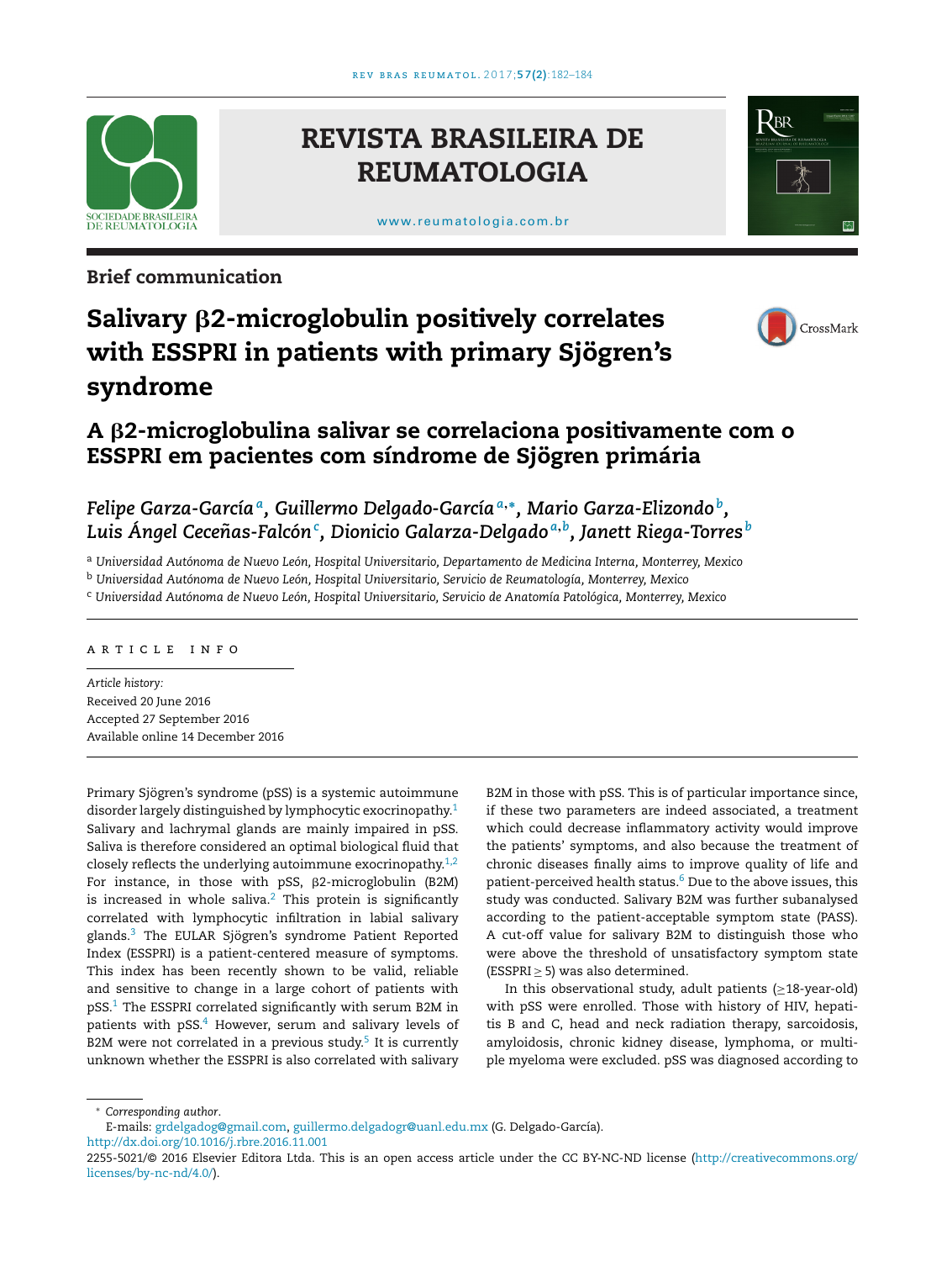<span id="page-1-0"></span>the American College of Rheumatology (ACR)/Sjögren's International Collaborative Clinical Alliance (SICCA) criteria[.7](#page-2-0) All patients completed the ESSPRI. This index is a mean score of 0–10 numerical scales for pain, fatigue and dryness features (including oral, ocular and global dryness). $1$  PASS was defined as the value beyond which patients consider themselves well (i.e., ESSPRI < 5).<sup>6</sup> The degree of histopathological change was assessed using the grading standard for labial salivary gland biopsy.<sup>8</sup> Written informed consent was obtained from all patients, and the study was approved by the local ethics committee.

Our study protocol was similar to that described previously by Castro et al.<sup>[5](#page-2-0)</sup> Saliva samples were collected over 15 min by passive spitting into containers. Unstimulated whole saliva samples were centrifuged at  $14,000 \times g$  for 20 min at  $+4^\circ C$ prior to assaying. B2M was determined by an enzyme-linked immunosorbent assay (Abcam, Cambridge, UK) and results were expressed as nanograms per milliliter (ng/mL). This assay was performed according to the manufacturer's instruction manual.

Normality of data distribution was assessed using the Shapiro–Wilk test. The measurement of the strength of the association between the variables was explored using the Kendall's correlation coefficient. Continuous variables were compared between groups with the Mann–Whitney *U* test. A receiver operating characteristic (ROC) curve was generated to determine the cutoff value in the B2M with the highest level of accuracy in identifying patients with unsatisfactory symptom state (ESSPRI  $\geq$  5). Sensitivity and specificity were thus calculated. Unless indicated otherwise, all results are expressed as mean  $\pm$  standard deviation or median (interquartile range). Statistical analyses were conducted using SigmaStat (v. 3.5, Erkrath, Germany) or MedCalc (v. 14.12.0, Ostend, Belgium), and a *p*-value below 0.05 (*p* < 0.05) was considered significant.

We included 71 consecutive female patients with pSS aged  $53.05 \pm 12.19$  years. They had sicca syndrome for 48 (24-81) months. In our patients, the median ESSPRI was 6.3 (3.3–8.6), while the median B2M was  $0.671$  (0.284-1.072) ng/mL. A significant positive correlation between ESSPRI and salivary B2M was found (0.759, 95% CI 0.656–0.837, *p* < 0.0001) (Fig. 1). The degree of histopathological change was not significantly correlated with salivary B2M (0.0485, 95% CI -0.123 to 0.237, p = 0.55). Data were then subanalysed into PASS (*n* = 28) and non-PASS groups (*n* = 43). Salivary B2M was comparatively higher in those who were above the threshold of unsatisfactory symptom state (0.878 [0.682–1.263] vs 0.219 [0.10–0.324]ng/mL, *p* < 0.0001). The ROC curve analysis for salivary B2M showed an area under the curve of 0.965 (95% CI 0.891–0.994, *p* < 0.0001) with an optimal cutoff value of 0.472ng/mL (Fig. 2). Sensitivity and specificity were 97.67% and 96.30%, respectively.

B2M is a nonglycosylated low-molecular-weight protein, which is part of the major histocompatibility complex I and is particularly expressed in lymphocytes. This protein is regulated by interferon and, in turn, this pathway activation is thought to be related to the disease progression of  $pSS^{9,10}$  The increased expression of B2M in whole saliva might thus represent both systemic B cells activation and increased intraglandular immunoglobulin synthesis, which are peculiar facets of  $pSS$ .<sup>10,11</sup> As noted before, the ESSPRI has been validated recently in an international multicenter



**Fig. 1 – A significant positive correlation between the ESSPRI and salivary B2M was found (Kendall's tau 0.759, 95% CI 0.656–0.837,** *p* **< 0.0001).**

cohort of patients with pSS. Two Spanish-speaking countries were included in the latter study (including one from Latin America). $1$  The ESSPRI has been also validated into Brazilian Portuguese[.12](#page-2-0) The median ESSPRI in our study is similar to that already described by Seror et al. in their international multicenter study. $1$  The PASS is similar to the concept of low-disease activity for the EULAR SS disease activity index (ESSDAI; i.e., ESSDAI < 5). Nevertheless, these two indexes did not necessarily overlap, particularly in pSS where disease activity (ESSDAI) and patients' symptoms (ESSPRI) did not correlate.<sup>6,13</sup> Hence, these two indexes complement each other in the evaluation of patients with pSS.[1](#page-2-0)



**Fig. 2 – ROC curve analysis for salivary B2M. It showed an area under the curve of 0.965 (95% CI 0.891–0.994,** *p* **< 0.0001) with an optimal cutoff value of 0.472ng/mL. Sensitivity and specificity were 97.67% and 96.30%, respectively.**